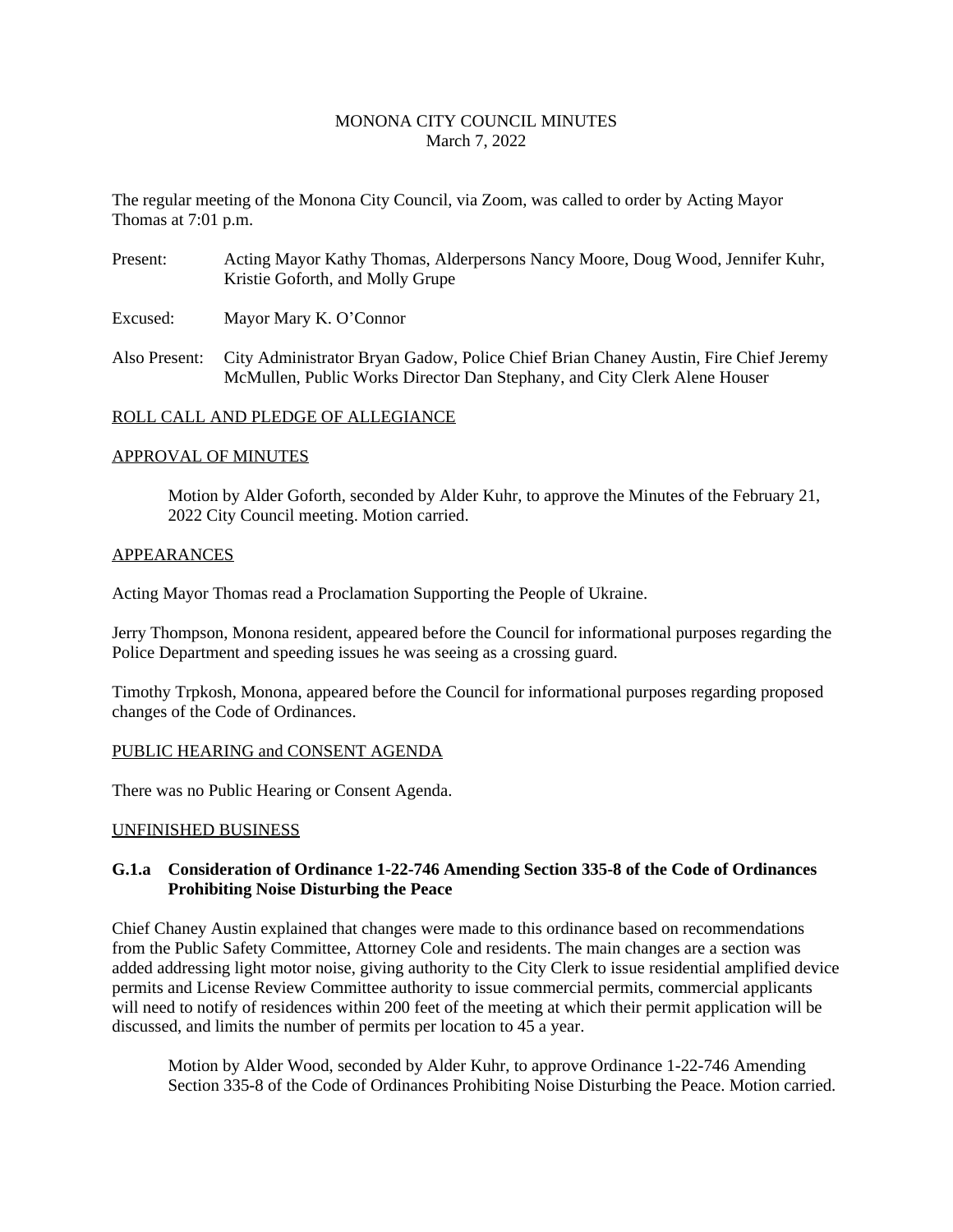# NEW BUSINESS

# **G.2.a. Consideration of Resolution 22-3-2543 Award of Contract for 2022 Permeable Paver Project**

Director Stephany explained that this project will remove the temporary asphalt on Inland Way and replace it with permeable pavers and concrete, per original design. Installation of the pavers was delayed until construction in the triangle was complete. Homburg, the original contractor for the project, was the low bidder out of the three bids that were received.

Motion by Alder Kuhr, seconded by Alder Grupe, to suspend the rules and take action on Resolution 22-3-2543 Award of Contract for 2022 Permeable Paver Project. Motion carried.

Motion by Alder Kuhr, seconded by Alder Moore, to approve Resolution 22-3-2543 Award of Contract for 2022 Permeable Paver Project. Motion carried.

# **G.2.b. Consideration of Resolution 22-3-2545 Approval to Purchase Battery Powered Extrication Equipment**

Fire Chief McMullen explained that the purchase of battery powered extrication equipment was approved in the 2022 Capital Budget. All the Hydraulic equipment on Engine 4 is over 20 years old and needs to be replaced. The new equipment should last the life of the engine with annual maintenance.

Motion by Alder Kuhr, seconded by Alder Goforth, to suspend the rules and take action on Resolution 22-3-2545 Approval to Purchase Battery Powered Extrication Equipment. Motion carried.

Motion by Alder Kuhr, seconded by Alder Goforth, to approve Resolution 22-2545 Approval to Purchase Battery Powered Extrication Equipment. Motion carried.

# **G.2.c Consideration of Resolution 22-3-2544 Opposition to SB 573/AB 588 Related to Electric Vehicle Charging Infrastructure**

Alder Goforth read the Resolution and explained that these bills will give private companies full control of the EV infrastructure. Local governments should be a part of increased transportation options and the City of Monona should be able to provide electric options to everyone who lives and comes to Monona.

Motion by Alder Goforth, seconded by Alder Grupe, to suspend the rules and take action on Resolution 22-3-2544 Opposition to SB 573/AB 588 Related to Electric Vehicle Charging Infrastructure. Motion carried.

Motion by Alder Goforth, seconded by Alder Grupe, to approve Resolution 22-3-2544 Opposition to SB 573/AB 588 Related to Electric Vehicle Charging Infrastructure. Motion carried.

### REPORTS

# **1. Updates/Discussion on Diversity, Equity, and Inclusion (DEI) Efforts**

Chief Chaney Austin reported he held the first meeting chief's roundtable group which went great and everyone has signed up to meet again.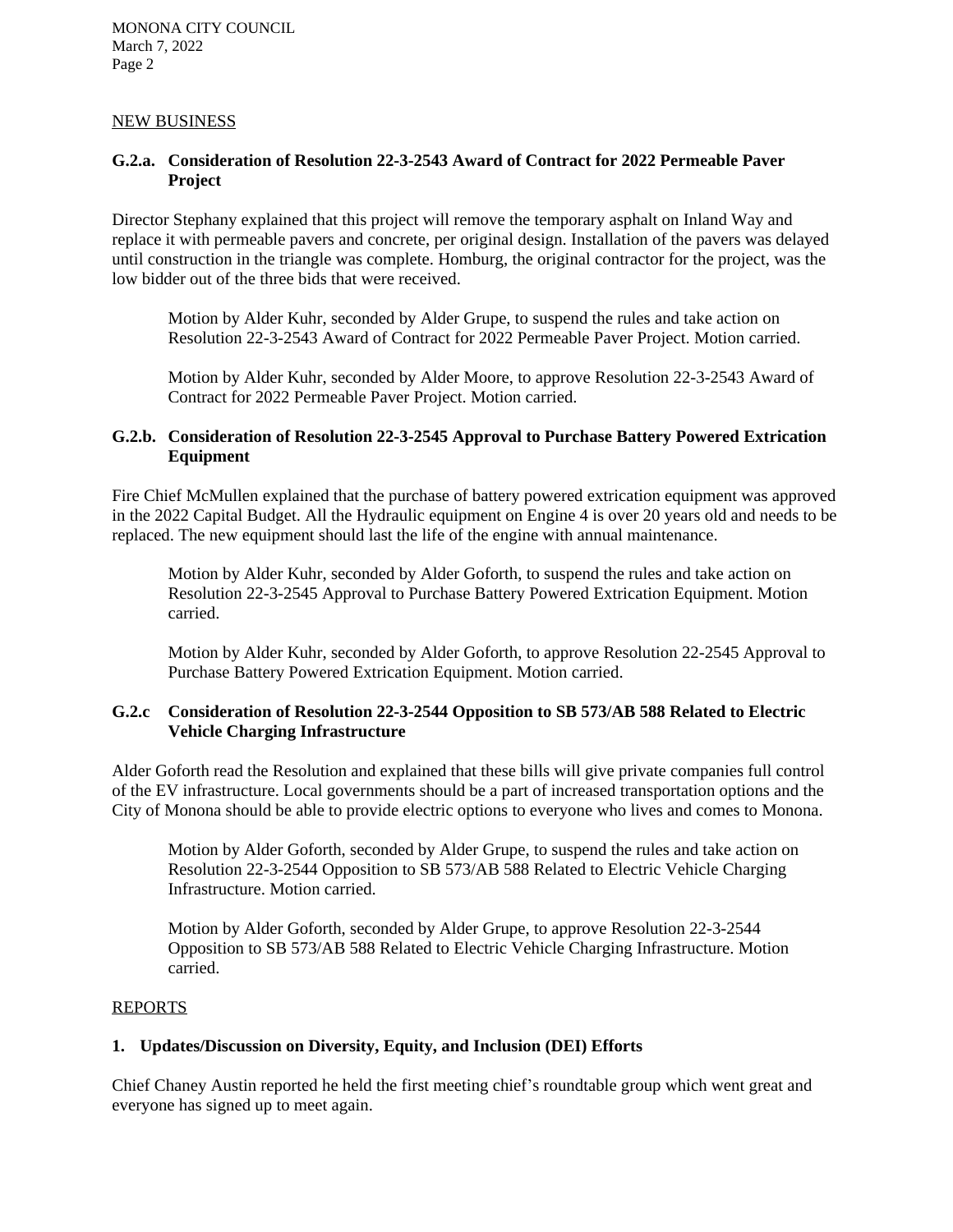Alder Grupe reported that applications are being accepted for committee openings. Trying to expand the application process to include options for those who might not be able to meet at certain times or who might have to meet virtually. Looking to expand the collective voices we're including in our committees.

Alder Wood reported completing his fourth Justified Anger class last week. The class is going well and he's learning a lot.

# **2. Update/Discussion on Sustainability Efforts.**

There were no updates.

# **3. Committee Reports.**

Alder Goforth thanked Jerry Thompson for being the crossing guard the last six years and welcomes Kim Richman. Landmarks will meet March 9 at 4:30.

Alder Kuhr reported the CDA has been moved to the last Tuesday of the month.

Alder Moore reported that Plan Commission meets March 14 and will be reviewing proposals from Dave Jones and the Slinde project. The Snow Snake Games at San Damiano had a great turnout. Thank you to everyone who participated.

Alder Grupe reported that Parks meets March 8, Transit meets March 9 and Sustainability meets March 10. Thank you to Lois who reached out to the Council about the efforts in Ukraine. Ryan Claringbole celebrated 5 years with the City recently - thank you for all you do. Apply now for storage of your kayak/canoe at City Parks.

Police Chief Chaney Austin reported that he is pleased with the progress that is being made with Lexipol to update policies. Community Response team met today and are very excited about the opportunity to problem solve. Thank you Jerry Thompson for your years of service. There is a public facing traffic dashboard which shows all the work his officers are doing to keep everyone safe.

Fire Chief McMullen reported that the Lexipol policy update was a fantastic purchase by the City. Internal hiring process is going on and hopes to have the position filed by May 1. The Fire/EMS Department has been running four to eight calls a day and they do a fabulous job with very few resources. Ordering of new trucks is two years out due to supply chain issues. In the coming months will need to sign a commitment to purchase. Not trying to get trucks early but just get them ordered to get them on time. Appreciates the Council and Mayor putting forth the Proclamation Supporting the People of Ukraine.

Clerk Houser reported that early in person absentee voting starts March 22 and goes through April 1.

Administrator Gadow reminded Council to provide the Mayor with a list of committee members that would like to be reappointed by March 11.

Acting Mayor Thomas reported that the Code of Ordinances guides this body of government. Committees are limited by Ordinances and Statutes. City Council delegated bus, taxi and mass transit to the Transit Committee but bikes were not included. Public Safety Committee welcomes all public opinion.

# APPOINTMENTS